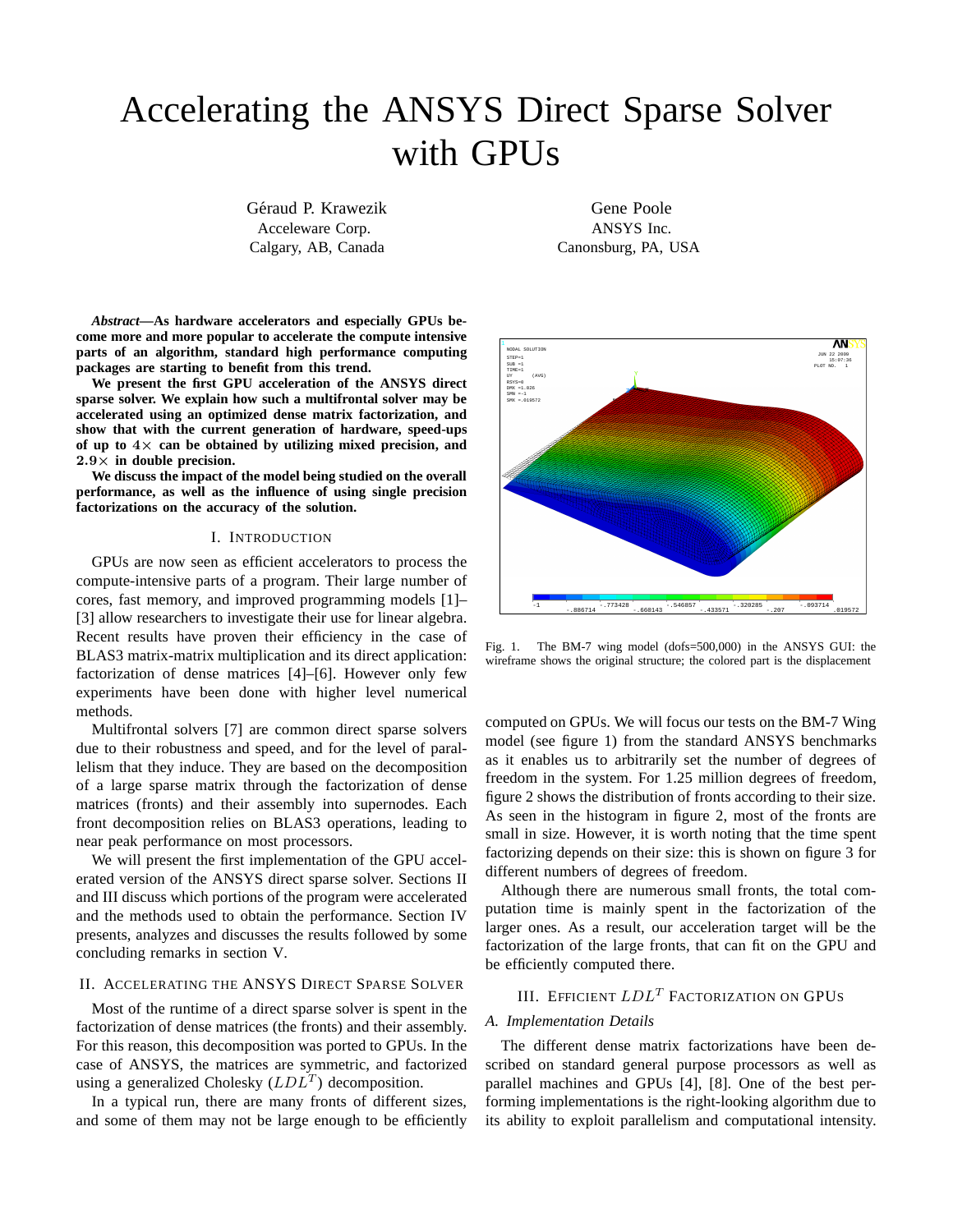

Fig. 2. Distribution of the fronts according to size for dofs=1,250,000



Fig. 3. Time distribution depending on model size for the wing model

Block already factorized Block being factorized Panel M Right looking update columnIdx **REGISE** columnIdx **REGISERE** columnIdx **columnIdx** columnIdx Block updated till panel block\_j block\_i columnIdx columnIdx columnIdx block\_j - diagonal blocks Step 3: right-lo **Trailing r** 

Fig. 4. Three-step algorithm of the block right-looking  $LDL<sup>T</sup>$  factorization

running at 2.0 GHz, and 32 GB of RAM. It is running Windows XP64, and the library is compiled using the Microsoft cl compiler in release (optimized) mode. For this setup, figure 5 presents the factorization results with respect to front size. This



Fig. 5. Raw factorization performance

This is the one used for the GPU  $LDL<sup>T</sup>$  decomposition within ANSYS. It is based on the BLAS3 matrix-matrix multiplication (GEMM), which achieves close to peak performance on the GPU. The factorization was implemented for NVIDIA GPUs as the CUDA programming environment [1] was the most mature at the time. Figure 4 presents the three-step algorithm used to factorize the matrix. The rightlooking update is actually a GEMM, and represents most of the computation time. Due to a lower level of parallelism, the diagonal blocks are computed on the host and transferred to the GPU. As data is initially received in a packed format, it has to be reorganized into blocks according to a Z-order scheme. Although this work was done independently of their research, this is very similar to the results presented in [9].

#### *B. Factorization Performance*

The program was tested with a NVIDIA Tesla C1060 compute card, based on a GT200 GPU connected to 4 GB of memory. The host contains two Intel Xeon 5335 processors

performance is similar to what was observed previously [4]: the code is memory-bound in single precision and compute bound in double precision.

# IV. PERFORMANCE RESULTS

# *A. Raw Performance*

We benchmark the program using the BM-7 wing model presented in figure 1, with an increasing number of degrees of freedom, thus observing the scalability of the code with respect to total problem size. The results are presented on figure 6 for both mixed precision (fronts are accelerated in single precision on the GPU) and double precision, with ANSYS 12.0 and out-of-core computation for all sizes. Numerical factorization performance (including non-accelerated fronts) and overall speedup curves are displayed.

#### *B. Performance Analysis*

As seen in figure 6, the speedup reaches its peak of  $4\times$ in mixed precision and  $2.9\times$  in double precision between